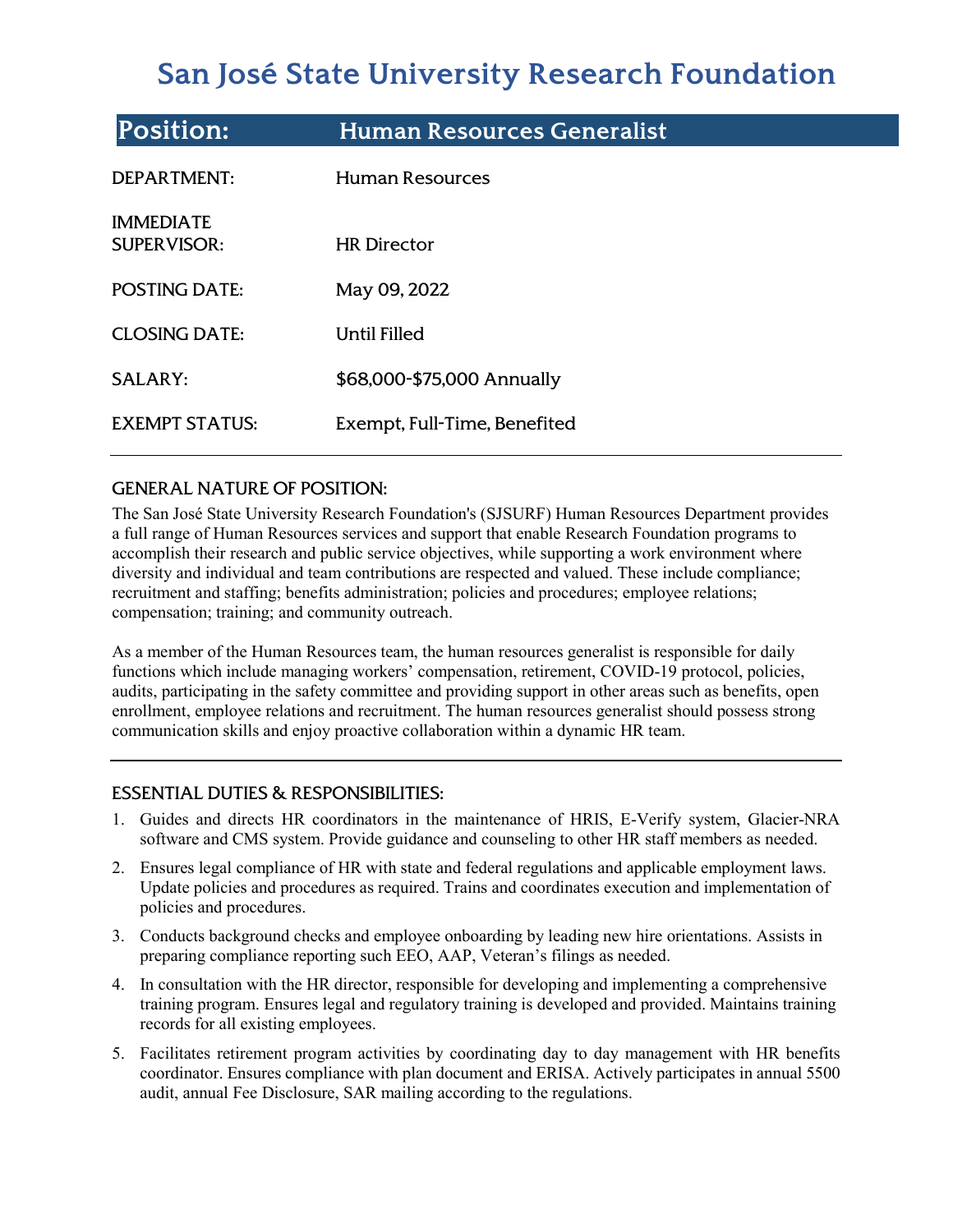- 6. Monitors compliance and safety protocols including worker's compensation and COVID-19 management. Leads the Safety Committee, updates related documents and conducts safety trainings as needed.
- 7. Assists management with immigration issues, prepares and sends information as requested by project directors.
- 8. Provides reports, documents, and relevant information to auditors as request. Reviews documents for completion before submitting to auditors.
- 9. Partners and collaborates with HR management in investigating employee relations issues by performing intake and initial review of complaints. Prepares investigative reports, as assigned. Recommends resolution and assists in implementing corrective actions.
- 10. Performs other duties and projects in all areas of HR as needed.

## INTERPERSONAL CONTACTS:

- 1) Reports to the director of Human Resources.
- 2) Frequently interacts with students, employees and university personnel, including faculty and administrators; and Research Foundation staff at all levels.

## SUPERVISORY RESPONSIBILITIES

None, however, will guide and direct human resources coordinators.

## QUALIFICATIONS:

#### Education and Experience

- Bachelor's degree is required.
- PHR, SPHR or other HR certification highly preferred.
- Five plus years of human resources experience, preferably in a HR coordinator role with a focus on recruitment, benefits, workers' compensation, and employee relations.

#### Knowledge, Skills, Abilities Required

- Thorough knowledge of applicable state, federal, and local laws and regulations governing employment, working conditions and reporting requirements.
- Excellent interpersonal, verbal and written communication skills.
- Ability to establish and maintain productive relationships and strong customer service skills.
- Strong analytical skills and attention to detail and accuracy.
- Ability to maintain confidentiality.
- Ability to work without appreciable direct supervision on assigned projects.
- Proficient in Microsoft Office Suite, DocuSign templates and HRIS Database system.

#### Complexity of Duties

- Exercise independent judgement in the management and completion of a diverse set of tasks.
- Works with minimal direction on daily tasks and projects.
- Ability to work both independently as well as in a team effort.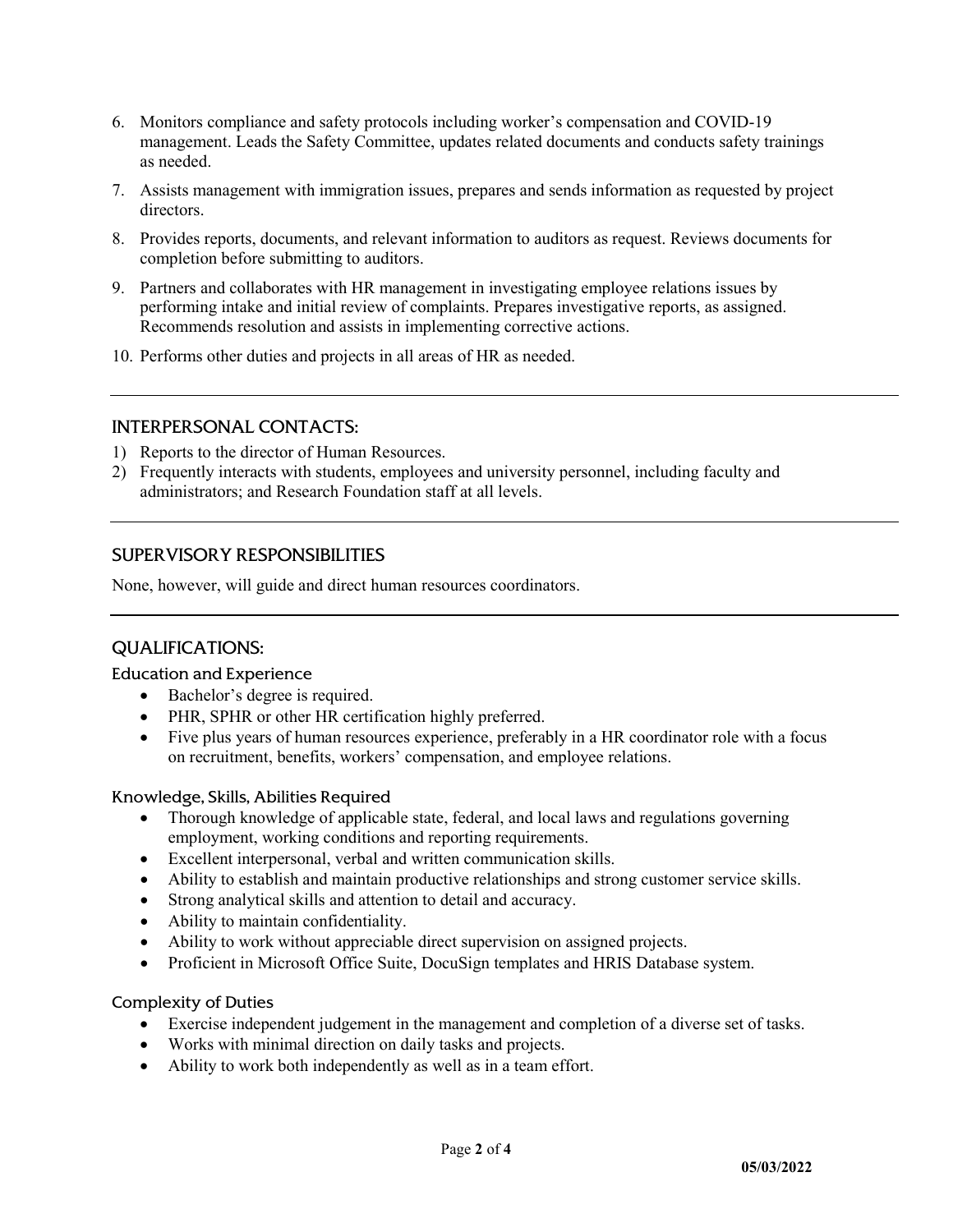Physical Requirements

- Must be technologically adept and able to operate a PC and other office equipment.
- Must be able to sit for long periods of time.
- Must be willing to travel and work occasional weekends.

**PLEASE NOTE: This position is considered a "sensitive" position by SJSURF and CSU policy. Consequently, the successful candidate must undergo and successfully complete the Live Scan (fingerprinting) background check as a condition of their employment. This background check must be completed before the actual start of employment.**

**NOTE:** This position description intends to describe the general nature and level of work being performed by people assigned to this job. It is not intended to include all duties and responsibilities. The order in which duties and responsibilities are listed is not significant.

**\_\_\_\_\_\_\_\_\_\_\_\_\_\_\_\_\_\_\_\_\_\_\_\_\_\_\_\_\_\_\_\_\_\_\_\_\_\_\_\_\_\_\_\_\_\_\_\_\_\_\_\_\_\_\_\_\_\_\_\_\_\_\_\_\_\_\_\_\_\_\_\_\_\_\_\_\_\_\_\_\_\_\_\_\_**

## **BENEFITS**

The San José State University Research Foundation (SJSURF) provides excellent benefits package to benefited employees. **The comprehensive benefit package includes:**

- a) Nine company subsidized CalPERS health insurance plans to choose from (employee contributions differ according to plan and level of coverage).
- b) Employer paid dental and vision for both employee and eligible dependents.
- c) Life, AD&D, LTD with supplemental coverage opportunities.
- d) 14 paid federal & state holidays.
- e) Retirement Plan: 403 (b) employee contribution plan component and a 403 (b) employer contribution component, which vests immediately.
- f) Vacation hour accruals and separate sick hour accumulations.
- g) Employee discounts.
- h) Paid training and professional development conferences.

Please visit th[e Benefits & Compensation page](https://www.sjsu.edu/researchfoundation/employees/benefits/index.php) on the SJSU Research Foundation website for more detailed information.

## COVID-19 VACCINATION POLICY

As required by the CSU Vaccination Policy, all new hires must be fully vaccinated against COVID-19 starting on September 30, 2021. Fully vaccinated means it has been 14 days after the second dose of the Pfizer or Moderna vaccine has been given, or it has been 14 days after the one dose of the J&J vaccine has been given. Additionally all employees are required to have booster shots and provide proof to SJSU by 02/28/2022 or after the six months from the final dose of the original vaccination, whichever is later. Proof of being fully vaccinated does not need to be disclosed until a job offer has been made, and proof must be submitted after the acceptance of the job offer. New hires may request a reasonable accommodation of the COVID-19 vaccination requirement based on medical or religious reasons. New hires must submit their request for an accommodation form after they accept the job offer, and before their scheduled start date. The reasonable accommodation provided to the employee, if any, will depend on the employee's job and the applicable facts, but it may include weekly COVID-19 testing. New hires who do not submit, before their scheduled start date, proof of being fully vaccinated or a request for reasonable accommodation will have their job offer revoked.